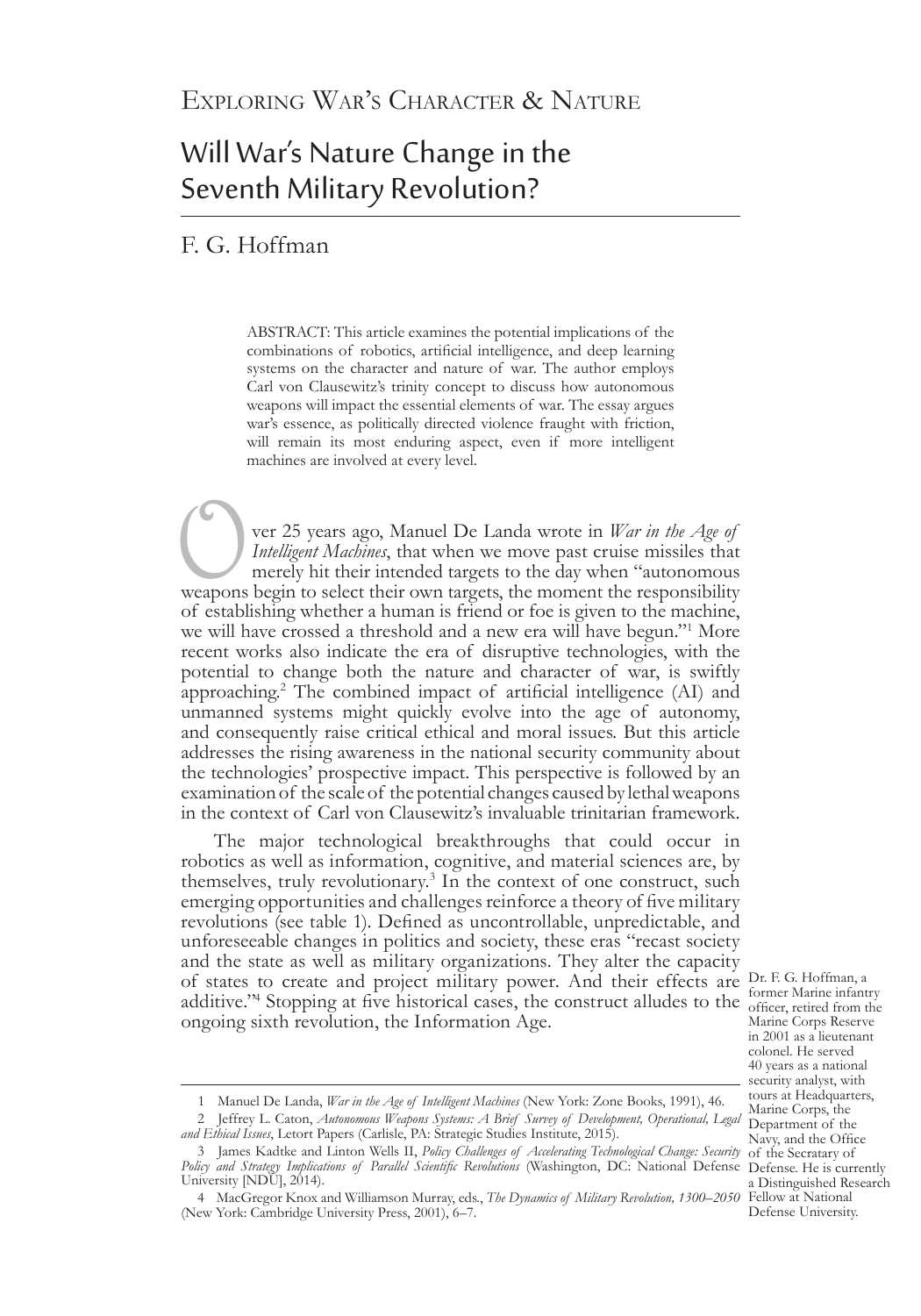| <b>Military Revolution</b>   | Implications                              |  |
|------------------------------|-------------------------------------------|--|
| <b>First Revolution</b>      |                                           |  |
| Westphalian System           | Revenue generation, banking and taxes     |  |
|                              | for financing wars, and professional      |  |
|                              | militaries                                |  |
| Second Revolution            |                                           |  |
| French Revolution            | National mobilization, levy en masse, and |  |
|                              | large-scale armies with conscription      |  |
| Third Revolution             |                                           |  |
| <b>Industrial Revolution</b> | Mass production, standardization, and     |  |
|                              | large-scale economic exploitation         |  |
| Fourth Revolution            |                                           |  |
| World Wars I & II            | Combined arms, armored blitzkrieg,        |  |
|                              | carriers, bombers, and jets               |  |
| <b>Fifth Revolution</b>      |                                           |  |
| Nuclear Revolution           | Nuclear weapons and intercontinental      |  |
| and missiles                 | ballistic missiles                        |  |
| Sixth Revolution             |                                           |  |
| Information Revolution       | Command and control, connectivity and     |  |
|                              | instant global reach, imagery, and cyber  |  |
|                              | levy en masse by violent extremists       |  |
| Seventh Revolution           |                                           |  |
| Autonomous Revolution        | Autonomous weapons, swarms of             |  |
|                              | robotic vehicles in multiple domains,     |  |
|                              | self-organizing defensive systems,        |  |
|                              | automated weapons, big data analytics,    |  |
|                              | and machine and deep-learning programs    |  |

| <b>Iilitary Revolution</b> | <b>Im</b> |
|----------------------------|-----------|
|                            |           |

Table 1. Military Revolutions<sup>5</sup>

A seventh revolution, the autonomous revolution, looms ahead of us. By combining machines and computers in ways thus far envisioned mostly through science fiction, this era will merge the changes generated by the Industrial Revolution and the Information Age with potentially significant alterations in how war is conducted. Of particular salience in this new era are developments in artificial intelligence, especially machine learning and deep-learning AI, combined with unmanned systems.<sup>6</sup> These developments are the underlying breakthroughs that

<sup>5</sup>This table expands on the information provided by Knox and Murray in *Dynamics of Military Revolution*, 13.

<sup>6</sup>Artificial Intelligence means computers executing tasks traditionally left to human cognition and reasoning. Machine learning means computer systems improving their performance by automatically discovering patterns in large amounts of data. Deep-learning software attempts to replicate human brain activity. Adapted from David Schatsky, Craig Muraskin, and Ragu Gurumurthy, "Demystifying Artificial Intelligence: What Business Leaders Need to Know about Cognitive Technologies," Deloitte Insights, November 4, 2014.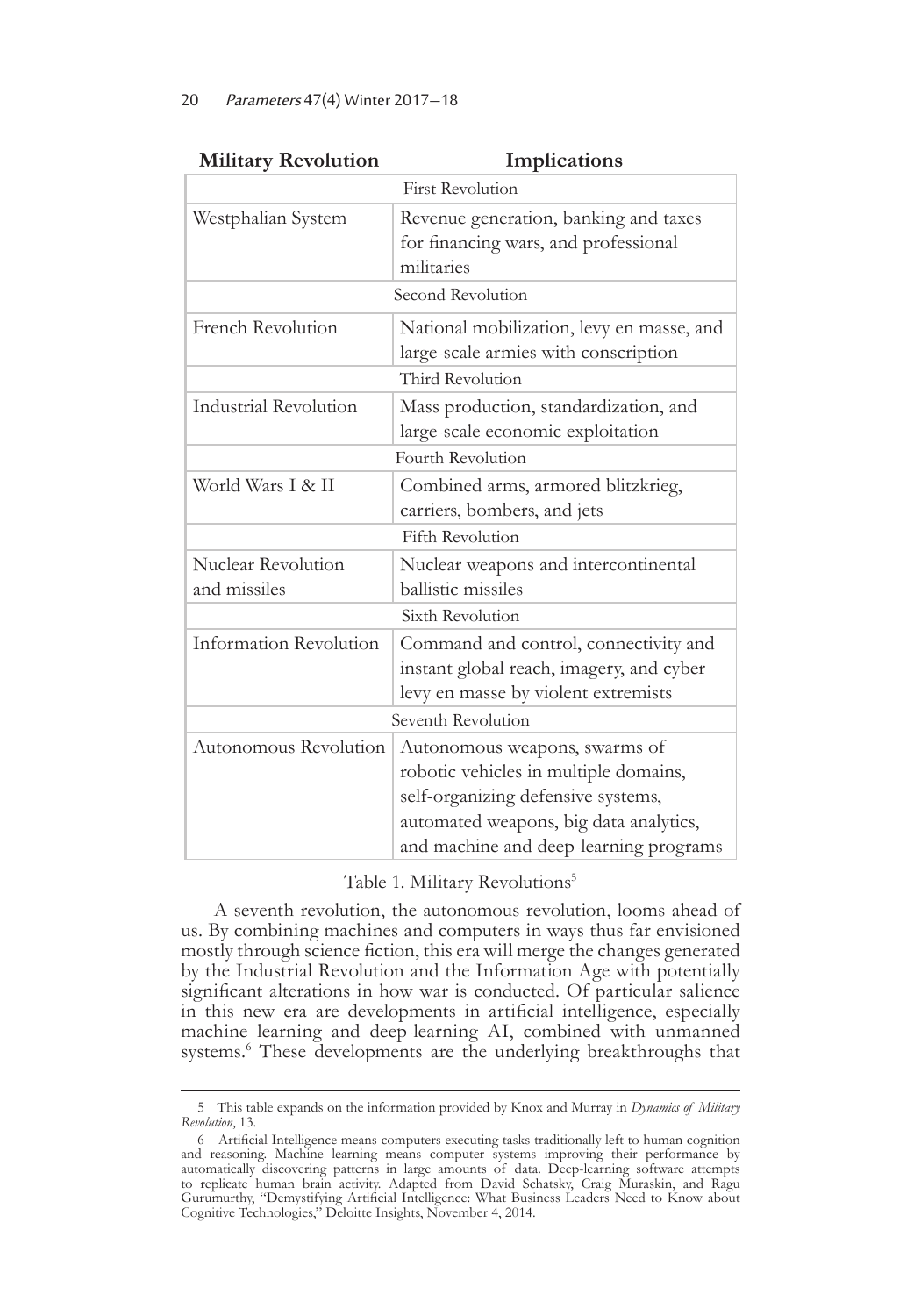make self-driving cars and operational robots possible, with greater functionality and self-learning. Only after examining the progress in AI being made today do functioning androids seem to be more of a reality than like something out a science fiction movie.7

### **The Autonomous Revolution**

Senior Pentagon leaders have already grasped the enormous potential of applying AI to enhance decision-making, improve intelligence production, and safeguard computer systems. A common understanding of "autonomy" enables the discussion to proceed. "To be autonomous," a government advisory body notes, "a system must have the capability to independently compose and select among different courses of action to accomplish goals based on its knowledge and understanding of the world, itself, and the situation."8

Autonomous systems are not entirely new. During World War II, the Germans employed a torpedo with an acoustic homing seeker that was recognized as the first guided and autonomous weapon.9 Other weapons during that war also approached some degree of independence. The US Navy and US Army now field defensive missile systems with degrees of autonomy built into their controls. The US Joint Chiefs of Staff identifies this area as a critical trend:

The next two decades will see significant advances in autonomy and machine learning, to include the emergence of robots working together in groups and as swarms. New and powerful robotic systems will be used to perform complex actions, make autonomous decisions, deliver lethal force, provide [intelligence, surveillance, and reconnaissance] coverage, and speed response times over wider areas of the globe.10

The Army forecasted the upcoming revolutionary shifts in technology "may even challenge the very nature of warfare itself."11 A British assessment noted "the increased capability of robots is likely to change the face of warfare" and some countries may replace large numbers of troops with robots by 2045.<sup>12</sup>

While the potential of AI has been hyped for more than a generation of very halting progress, breakthroughs during the last five years alone suggest an age of autonomy is much closer than previously anticipated.<sup>13</sup> Yet, while legal, ethical, and moral dimensions are being debated,

<sup>7</sup> For a comprehensive and balanced assessment of the moral, political, and military implications, see Paul Scharre, *Army of None, Autonomous Weapons and the Future of War* (New York: W. W. Norton, 2018).

<sup>8</sup>Defense Science Board, *Final Report of the Defense Science Board (DSB) Summer Study on Autonomy* (Washington, DC: Department of Defense, 2016), 4.

<sup>9</sup>I thank Dr Andrew Ilachinski, *AI, Robots and Swarms: Issues, Questions and Recommended Studies* (Arlington, VA: CNA, 2017), v. For additional detail, see John Campbell, *Naval Weapons of World War Two* (London:, Conway Maritime Press, 1985), 264.

<sup>10</sup>Joint Force Development, *Joint Operating Environment JOE 2035: The Joint Force in a Contested and Disordered World* (Suffolk, VA: Joint Chiefs of Staff, 2016), 17.

<sup>11</sup>US Army Training and Doctrine Command (TRADOC), *The Operational Environment and the Changing Character of Future Warfare* (Fort Eustis, VA: 2017), 6.

<sup>12</sup>Development, Concepts and Doctrine Command, *Strategic Trends Programme: Global Strategic Trends—Out to 2045, 5th ed*. (Shrivenham, UK: Ministry of Defence, 2016), 67.

<sup>13</sup>Samuel R. White, Jr., ed., *Closer Than You Think: The Implications of the Third Offset Strategy for the U.S. Army* (Carlisle, PA: Strategic Studies Institute, 2017); and Larry Lewis, *Insights for the Third Offset: Addressing Challenges of Autonomy and Artificial Intelligence in Military Operations* (Arlington, VA: CNA, 2017).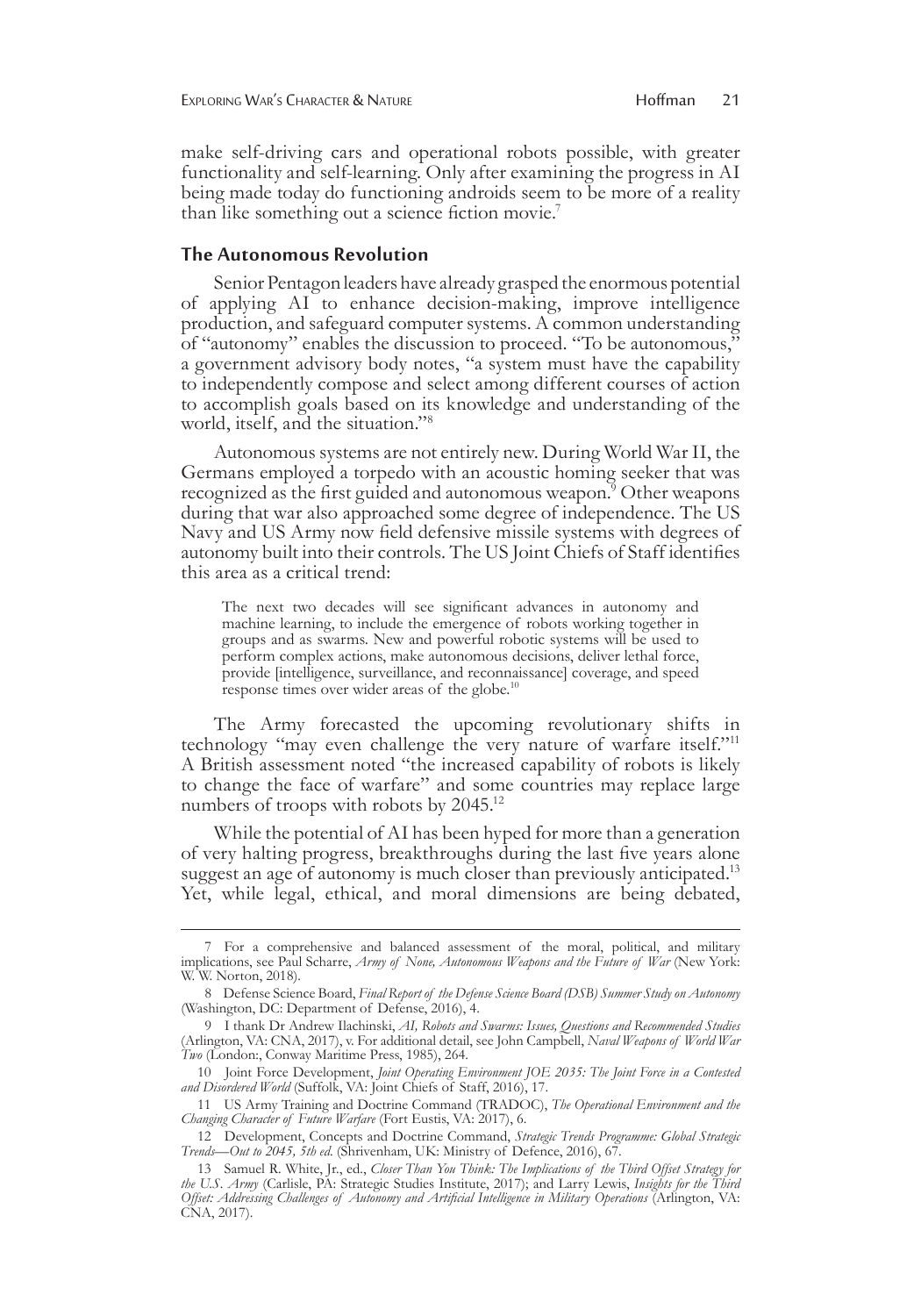little work addresses operational concepts, organizational and tactical reforms, or verification and validation tests for the emerging systems.

Presently, human cognition is perceived to be superior to autonomous technologies in situations that are complex, ambiguous, and dynamic. We know human beings are very talented at making decisions in closed systems with repeatable data and feedback, including complex games like chess. But our decision-making and cognitive processes can be skewed negatively or produce irrational decisions because of bias, attribution, optimism, framing, and anchoring influences.

The computational power of computers is accelerating, and machines can now defeat humans in intellectual contests. Deep Blue defeated chess master Garry Kasparov more than 20 years ago. Advancing from a system with more than 100,000 replications of previous Go strategies that achieved early victories, a newer AI-based version was merely programmed with the basic rule set and developed its own strategies by playing simulated games over three days. With unorthodox moves, the AI crushed the human Go masters pitted against it.<sup>14</sup> Machine learning even composes quality musical symphonies.<sup>15</sup>

Advances in autonomous systems should continue to outsmart humans where routine, known, "predictable tasks are being performed, where reaction time is critical."<sup>16</sup> One source emphasizes, "Increased automation or autonomy can have many advantages, including increased safety and reliability, improved reaction time and performance, reduced personnel burden with associated cost savings, and the ability to continue operations in communications-degraded or -denied environments."17 The greatest advantages of autonomy will come from eliminating the need for mundane tasks and augmenting human decision-making, not replacing it. This outlook suggests combinations of humans and machines represent the future. As former Deputy Secretary of Defense Robert O. Work concluded, "Rapid advances in artificial intelligence and the vastly improved autonomous systems and operations they will enable—are pointing towards new and more novel warfighting applications involving human-machine collaboration and combat teaming."18 The role of educated humans will begin to concentrate on the higher cognitive tasks of processes such as mission analysis, operational planning, and assessments.

Yet, our appreciation of the implications of the seventh military revolution is weak.19 Time may not be on our side, as these technologies with new commercial and military applications—are already available. The Chinese realize the inherent opportunities of these advances, and

<sup>14</sup>Christof Koch, "How the Computer Beat the Go Master," *Scientific American*, March 19, 2016.

<sup>15</sup> Yuval Noah Harari, *Homo Deus: A Brief History of Tomorrow* (New York: Harper, 2017).

<sup>16</sup>Robert O. Work and Shawn Brimley, *20YY: Preparing for War in the Robotic Age* (Washington, DC: Center for a New American Security, 2014), 24.

<sup>17</sup>Brian Hall, "Autonomous Weapons Systems Safety," *Joint Force Quarterly* 86 (3rd Quarter 2017), 87.

<sup>18</sup>Robert O. Work, foreword to *DoD Artificial Intelligence, Big Data and Cloud Taxonomy* (Washington, DC: Govini, 2017), 2.

<sup>19</sup>See Shawn Brimley, Ben Fitzgerald, and Kelley Sayler, *Game Changers: Disruptive Technology and U.S. Defense Strategy* (Washington, DC: Center for a New American Security, 2013).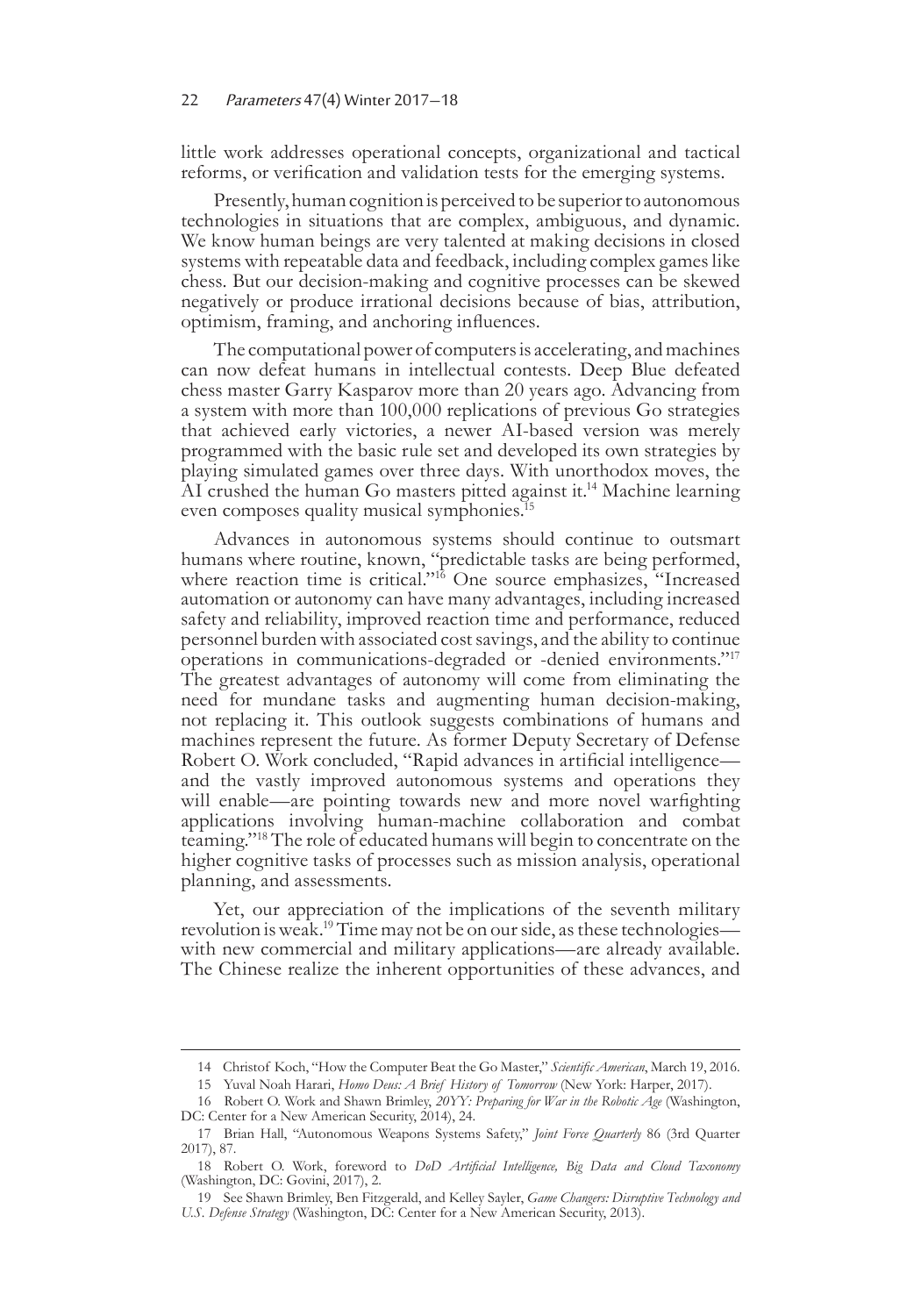are pursuing each of them with varying degrees of emphasis.<sup>20</sup> The People's Liberation Army is also moving beyond informationalization of warfare into smart, or intelligentization of, warfare to pursue the same lines of effort identified by America's science and technology community and national security officials. This focus includes shoring up currently disadvantaged sectors, such as anti-submarine warfare. The Russians think AI has enormous potential, with President Vladimir Putin claiming a state that monopolizes this dimension could dominate the globe.21 The notion of a Sputnik moment involving AI is only a slight bit of hype, but it does serve to alert us to the dangers of complacency.

#### **The Nature and Character of War**

The professional military community generally differentiates between an objective *nature* and a subjective *character* of war by drawing upon Clausewitz.<sup>22</sup> The former describes what war is, and the latter describes how it is actually fought. The nature captures war's essence the things that differentiate war, as a type of phenomenon, from other things. War's nature is violent, interactive between opposing wills, and driven by politics. War's character, its conduct, constantly evolves under the influence of technology, moral forces (law or ethics), culture, and military culture, which also change across time and place.

Colin Gray captures this essence cogently: "There is a unity to all strategic experience: nothing essential changes in the nature and function (or purpose) in sharp contrast to the character—of strategy and war."23 Clausewitz observed every age has its "own kind of war, its own limiting conditions and its own peculiar preconceptions."24 In his day, the major changes in conditions were social and political, but he was aware that technological advances generate changes in war character.

Close adherents of Clausewitz remain extremely skeptical that war's objective nature can be modified. They insist war's fundamental nature cannot change. They contend war is inherently human, a clash of wills, politically driven. Technology cannot mitigate its essence, or shed reliable insights to remove its uncertainty. Historian Williamson Murray is skeptical the Information Age can dissipate war's nature, especially battlefield uncertainty. He contends war's nature includes the fog and the friction of war, and that arguments contending its nature can be altered are false.<sup>25</sup> Murray argues, "No amount of computing power can

<sup>20</sup> Elsa B. Kania, "Chinese Advances in Unmanned Systems and the Military Applications of Artificial Intelligence—the PLA's Trajectory towards Unmanned, 'Intelligentized' Warfare" (testimony, *Hearing on China's Advanced Weapons, Before the U.S.-China Economic and Security Review Commission*, February 23, 2017).

<sup>21</sup> Associated Press, "Putin: Leader in Artificial Intelligence Will Rule World," AP News Archive, September 1, 2017, http://www.apnewsarchive.com/2017/Russian-President -Vladimir-Putin-says-that-whoever-reaches-a-breakthrough-in-developing-artificial -intelligence-will-come-to-dominate-the-world/id-bb5628f2a7424a10b3e38b07f4eb90d4.

<sup>22</sup> Christopher Mewett, "Understanding War's Enduring Nature alongside Its Changing Character," War on the Rocks, January 21, 2014, http://warontherocks.com/2014/01/understanding -wars-enduring-nature-alongside-its-changing-character/.

<sup>23</sup> Colin Gray, *Modern Strategy* (New York: Oxford University Press, 1999), 362.

<sup>24</sup> Carl von Clausewitz, *On War*, trans. and ed. Michael Howard and Peter Paret (Princeton, NJ: Princeton University Press, 1976), 593.

<sup>25</sup> Admiral William A. Owens, *Lifting the Fog of War,* with Edward Offley (New York: Farrar, Straus, and Giroux, 2000).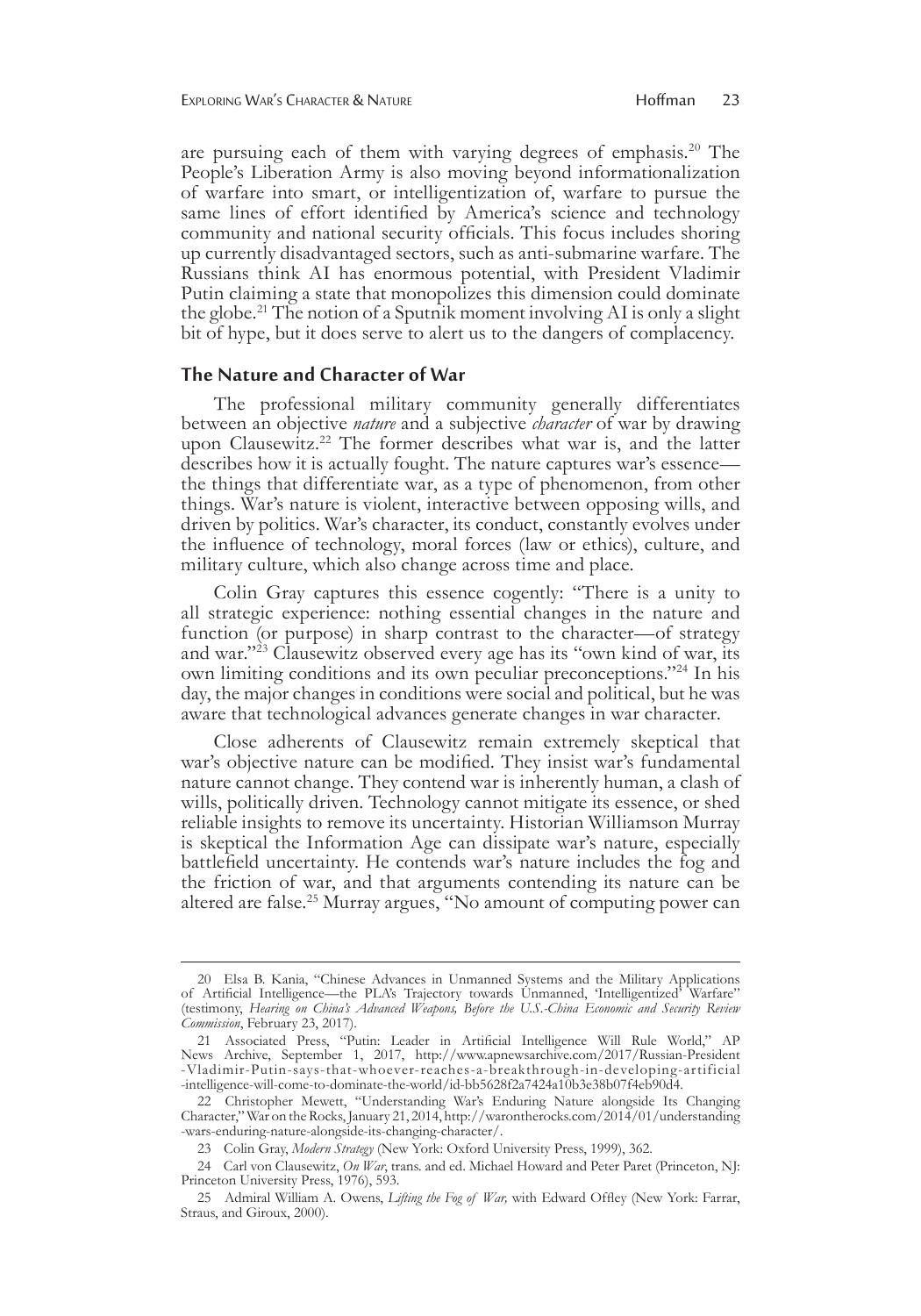anticipate the varied moves and the implications of an enemy's capacity to adapt in unexpected ways."26

A new generation has entered the debate, and these modern-day heretics argue for capabilities in robotics, artificial intelligence, and human-machine teaming that will change more than just the way warfare is waged. As deputy secretary of defense, Work identified AI and human performance enhancements as potential breakthroughs in defense technology: "We believe we are at an inflection point at artificial intelligence and autonomy."27 He later told an AI conference, "I am starting to believe very, very deeply that it is also going to change the nature of war."28

But what does asserting that the nature of war has changed or that the essence of war is immutable mean? Does it mean revolutionary changes that alter the weight, or entirely eliminate the objective elements Clausewitz defined nearly two centuries ago, cannot occur? Or by overemphasizing war's unchangeable essence, are we suggesting these aspects are completely unalterable, even in degrees? Does the standard for changing war's essential nature stand too high, with the elimination of a central tendency?

Other Clausewitzian scholars contend the terminology and method used by the Prussian theorist makes the "nature" distinction irrelevant.<sup>29</sup> They point out that Clausewitz compared war's objective (essential) nature to its subjective (expressed) nature, which deals with how warfare is conducted.30 Clausewitz did distinguish between types of elements, but he believed each interacted and influenced the others. As Antulio J. Echevarria II has stated, "Under Clausewitz's concept, the objective and subjective natures of war are closely connected to one another and interact continuously. New weapons or methods, for example, can increase or diminish the degree of violence or uncertainty, though probably never eliminate them entirely."31 Note this increase or decrease is a change in degree. Echevarria also adds an important insight: "War's internal tendencies, on the other hand, can change in intensity, proportion, and relative role as the external features themselves transform."32 This contrast captures how war's nature may be altered, at least in degree and in relation to other factors.

The early philosopher of war thought of war, and warfare, as a series of interactions: the nature of war never existed in isolation but was always the product of the interactions of the various elements.<sup>33</sup> Clausewitz did

<sup>26</sup>Williamson Murray, *America and the Future of War: The Past as Prologue* (Stanford, CA: Hoover Institution Press, 2017), 34–35.

<sup>27</sup> Robert O. Work, "Reagan Defense Forum: The Third Offset Strategy" (speech, Reagan Presidential Library, Simi Valley, CA, November 7, 2015), https://www.defense.gov/News /Speeches/Speech-View/Article/628246/reagan-defense-forum-the-third-offset-strategy.

<sup>28</sup>Sydney J. Freedberg Jr., "War without Fear: DepSecDef Work on How AI Changes Conflict," *Breaking Defense*, May 31, 2017.

<sup>29</sup>Antulio J. Echevarria II, *Clausewitz and Contemporary War* (Oxford: Oxford University Press, 2013), 61–83.

<sup>30</sup>Antulio J. Echevarria II, "Globalization and the Clausewitzian Nature of War," *European Legacy* 8, no. 3 (2003): 317–32, doi:10.1080/10848770309442.

<sup>31</sup>Antulio J. Echevarria II, *Globalization and the Clausewitzian Nature of War* (Carlisle, PA: Strategic Studies Institute, 2003), 8.

<sup>32</sup> Echevarria, *Globalization and the Clausewitzian Nature of War*, 8.

<sup>33</sup> Azar Gat, *A History of Military Thought: From the Enlightenment to the Cold War* (New York: Oxford University Press, 2001), 237–38; and Clausewitz, *On War*, 605.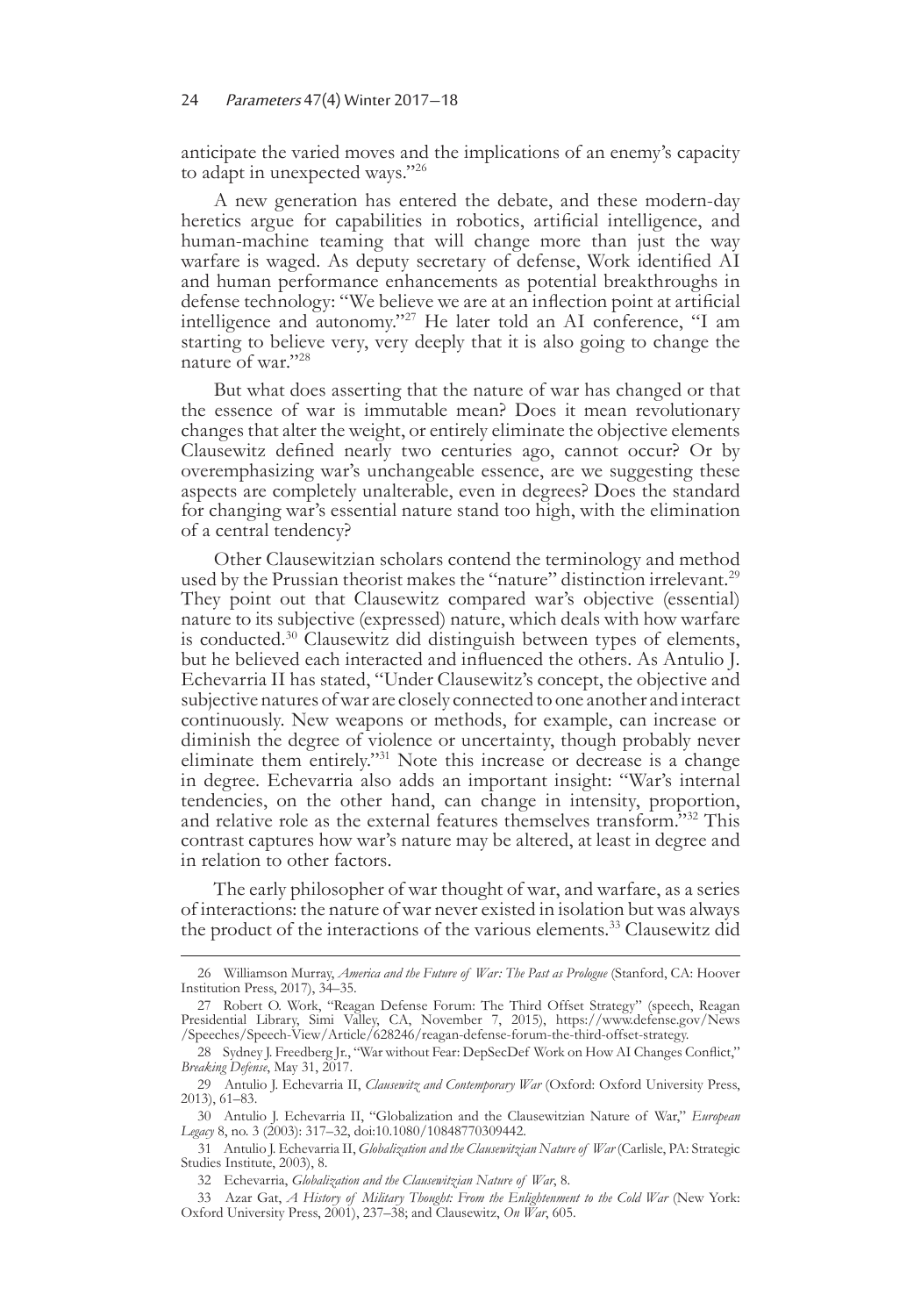not limit the reciprocal nature of war to a clash of opposing trinities, but expressed interaction within the trinity. In short, a change in character could impact an essential element, and could, to a degree, be changed by it. Thus, such a change in the character and the conduct of war could influence war's nature.

#### **An Analytical Framework**

To explore the possible dynamics of warfare in an age of autonomy, we can use Clausewitz's remarkable trinity model.<sup>34</sup> The trinity captures the interactive elements at the core of violence: irrational forces of "primordial violence, hatred, and enmity"; nonrational forces per "the play of chance and probability" and the genius of the commander, which produce friction; and purely rational forces from war's subordination to policy and reason.<sup>35</sup> Clausewitz associated each of these elements with actors or components of the state—policy, the military, and the people. These components are the main loci of each factor, but not its only source. Clearly, passions stir the military, and irrational factors affect even the most deliberative policy-making process. But the true trinity and the association with actors is secondary.36

The three essential elements interact with each other to influence the most essential nature of war, its primordial violence. The persistence of this framework suggests its strong analytical utility across time.<sup>37</sup> The concept is often presented graphically as a hierarchy that implies fixed relationships in an isosceles triangle.38 Even avowed disciples of Clausewitz will mistakenly refer to the trinity as a triangle. This representation is at odds with Clausewitz's interactive and nonlinear description of war.<sup>39</sup> Clausewitz insisted:

These three tendencies are like three different codes of law, deep-rooted in their subject and yet variable in their relationship to one another. A theory that ignores any one of them or seeks to fix an arbitrary relationship between them would conflict with reality to such an extent that for this reason alone it would be totally useless.<sup>40</sup>

The reciprocity between the three elements shapes the violence that makes war so unique, and drives each case contextually. Clausewitz noted "the conduct of any war affects its character, and its altered character feeds back into the political ends that guide its conduct."41 His description of three suspended magnets represents how the three elements attract and repel each other. This interaction, changing the nature or relationship of the other, is central to understanding Clausewitz's holistic theory of war.

<sup>34</sup> Christopher Bassford and Edward J. Villacres, "Reclaiming the Clausewitzian Trinity," *Parameters* 25, no. 3 (Autumn 1995): 9–19; and Andreas Herberg-Rothe, "Clausewitz's 'Wondrous Trinity' as a Coordinate System of War and Violent Conflict," *International Journal of Conflict and Violence* 3, no. 2 (2009), 204–19, doi:10.4119/UNIBI/ijcv.6.

<sup>35</sup> Clausewitz, *On War*, 86; and Echevarria, *Clausewitz and Contemporary War*, 192.

<sup>36</sup> Hew Strachan, "A Clausewitz for Every Season," *American Interest* 2, no. 6 (July 2007).

<sup>37</sup>Christopher Bassford, "The Strange Persistence of Trinitarian Warfare," in *International Security and War: Politics and Grand Strategy in the 21st Century*, ed. Ralph Rotte and Christoph Schwarz (Hauppauge, NY: Nova Science, 2011), 45–54.

<sup>38</sup> Murray, *America and the Future of War*, 47.

<sup>39</sup>Clausewitz, *On War*, 89; and Beatrice Heuser, *Reading Clausewitz* (London: Pimlico, 2002), 52–55.

<sup>40</sup> Clausewitz, *On War*, 89.

<sup>41</sup>Alan Beyerchen, "Clausewitz, Nonlinearity, and the Unpredictability of War," *International Security* 17, no. 3 (Winter 1992/93): 69, doi:10.2307/2539130; and Clausewitz, *On War*, 87.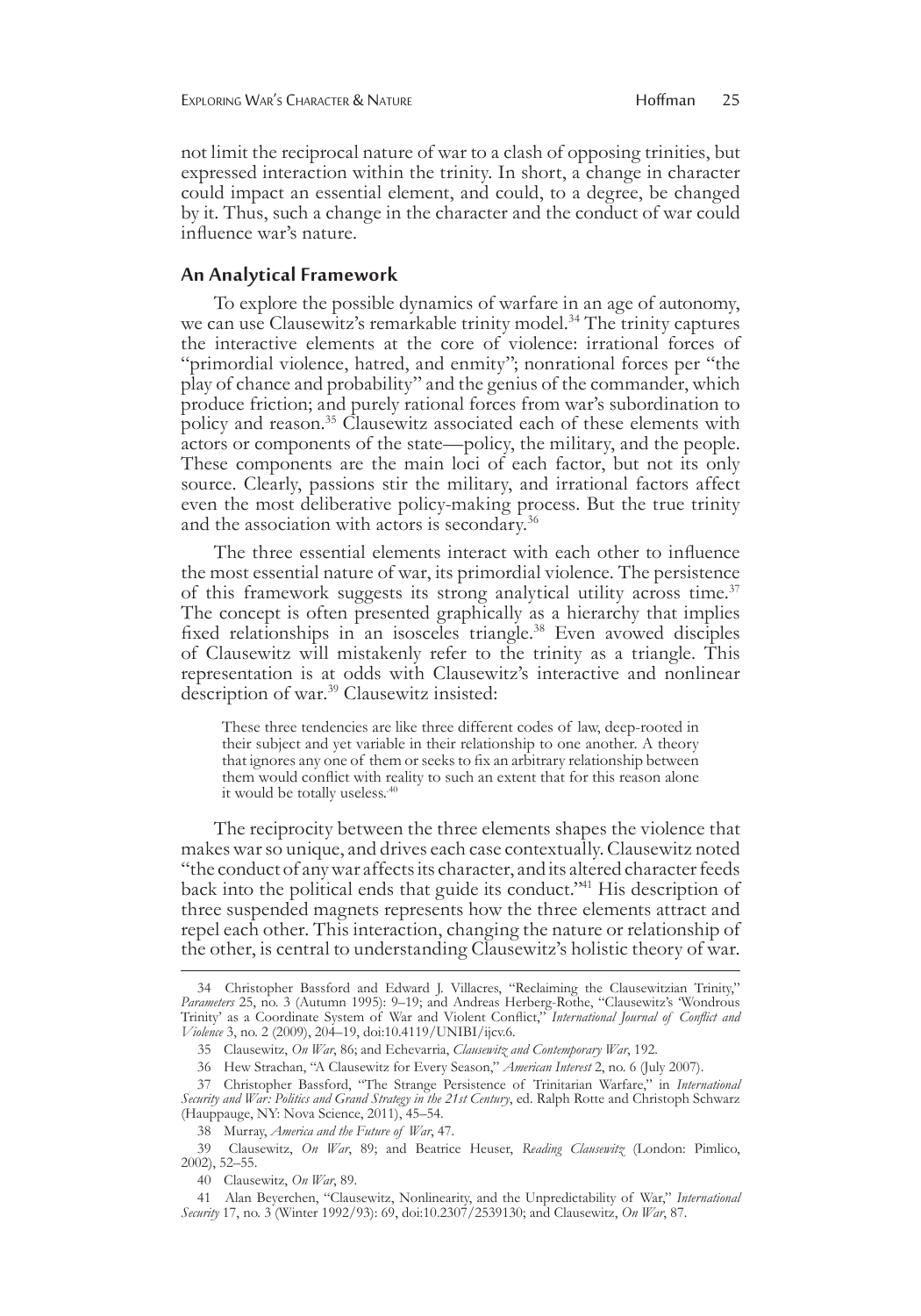The other metaphor Clausewitz employed, which is often misunderstood, is a chameleon: "War is more than a true chameleon that slightly adapts its characteristics to the given case."<sup>42</sup> A cursory reading might lead the undisciplined reader to think this metaphor is a reference justifying the idea that war merely changes its color slightly in response to the environment. But a more detailed reading supports an interpretation that the phenomenon can escalate into a substantially different form. Werner Hahlweg translated Clausewitz as this: "War is thus *not only* a genuine chameleon, since it *alters its nature* somewhat in each particular case."<sup>43</sup>

#### **The Impact on War's Nature**

The trinity offers a useful analytical framework for understanding how the emerging age of autonomy, the seventh military revolution, can impact the objective and subjective nature of war.

*Passion/Enmity*. Domestic policy leaders may find AI conducive to targeted cyber and social media strategies that suppress or inflame populations. This element in war is not new, but its impact is now felt more quickly. Because of the public's growing use of social media and the internet as a principal source of information, these technologies become an ideal vector for automated information attacks and influence tactics. Additional automated methods supported by algorithms will increase the mass, frequency, and customization of messages.<sup>44</sup> As noted in a recent US Army War College study, "Human perceptions and the relative value of truth have increasingly become ripe territory for low risk/high impact manipulation of strategic outcomes," which gives small actors with limited resources the promise of disproportionately high strategic effects.<sup>45</sup>

Of course, America's adversaries indicate they may try to do the same. China is blatant about the potential for using AI to control its population: "The Communist Party of China (CPC) hopes AI will have utility in enhancing the 'intelligentization' of 'social management' and protecting social stability."46 Russia also has few qualms about exploiting its population via state-controlled television and other media outlets for the same purpose.

Extensive use of robots and unmanned systems, however, could not only reduce public interest but more importantly weaken public support for the armed services. The population may feel less engaged or tied to a nation's policy actions if robotic forces are employed. At the same time,

<sup>42</sup>Clausewitz, *On War*, 89. Hew Strachan notes Clausewitz actually used "*natur"* and the original text implies something more significant than the Paret and Howard translation does. See Hew Strachan, *Clausewitz's On War: A Biography* (New York: Atlantic Monthly, 2007), 194.

<sup>43</sup>Carl von Clausewitz, *Vom Kriege Hinterlassenes Werk des Generals Carl von Clausewitz: vollständige Ausgabe im Urtext, drei Teile in einem Band*, ed. Werner Hahlweg, 19th ed. (Bonn: Dümmlers Verlag, 1980), 213 (emphasis added); Echevarria, *Clausewitz and Contemporary War*, 69; and Antulio J. Echevarria II, "Globalization and the Clausewitzian Nature of War," 317–32.

<sup>44</sup> Rand Waltzman, "The Weaponization of Information: The Need for Cognitive Security" (testimony, *Hearing on Cyber-Enabled Information Operations, Before the Senate Armed Services Committee, Subcommittee on Cybersecurity*, April 27, 2017).

<sup>45</sup>Nathan P. Freier, "Strategic Insights: Speed Kills, Enter an Age of Unbridled Hyperconnectivity," Strategic Studies Institute, June 9, 2017, http://ssi.armywarcollege.edu/index .cfm/articles/Speed-Kills/2017/06/09.

<sup>46</sup>Elsa Kania, "Chinese Advances"; and Elsa B. Kania, "China's Artificial Intelligence Revolution," *Diplomat*, July 27, 2017.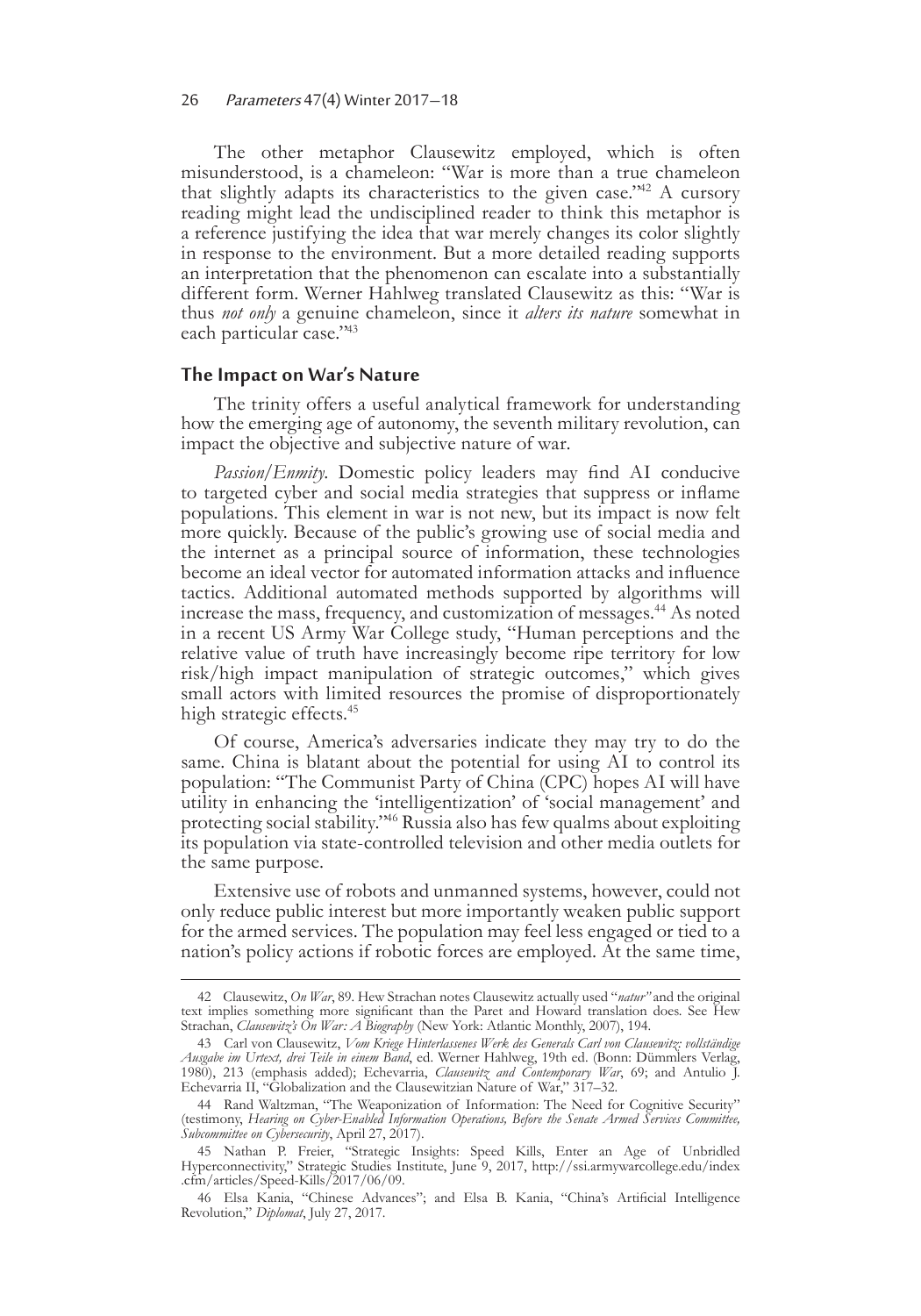cabinet wars that entail few core national interests are more likely to occur since they may be perceived as politically low-risk. Such conflicts can also be protracted because of the government's desire to keep the nation's sons and daughters out of harm's way. Overall, the impact of these convergent technologies may impair the connection between a population and its government while severing the relationship between the military and the community it serves.

The populace may ultimately see the need to send humans into combat as an indication of policy failure, further restricting the government. The infusion of machinery, the reduction of human decision-making, and the rise of remote standoff warfare could erode the identity of the military as professionals with a unique social responsibility that involves risk and danger. The corrosion of this role might undermine the ideal of the profession of arms, accelerating the impact of the post-heroic age on the military.<sup>47</sup>

*Chance/Friction***.** The introduction of new information-based technologies and robotic systems will not reduce strategic friction or eliminate the potential for chance; however, friction from human sources at the tactical level may be trimmed. Even if machines only clash with other machines, unpredictable interactions with adversaries or a nation's own robots will ensue. Both sides, even when fully autonomous, will contain flaws and vulnerabilities, with avenues for opponents to inject uncertainty deliberately.

At the strategic and operational levels, AI is expected to enhance the clarity of intelligence and reduce human biases in assessing small changes in big databases. Some improvement in decision-making quality can be expected. Yet, one potential impact is a higher chance for miscalculation by decision-makers or headquarters whose information sources or databases are compromised.

At the tactical level, contingency factors emanating from human fatigue or fear will be reduced. That said, new sources of friction will be introduced by mechanical failure, algorithmic degradation, and learning and adapting in a way inconsistent with intent. Moreover, the second order effects of the nonlinear developments of deep learning AI being introduced at this time are entirely unknown.

Artificial intelligence and computer support are not necessary to remove human judgment at any or all levels of warfare decisions, but may be used simply to improve the efficacy of human judgement. Such technology could be used to eliminate wasted human cognitive capacity on mundane tasks. The challenge for warfighting applications involves building learning systems that recognize when to break the algorithms and the rule set inherent to their programing. Within this decision point resides the human genius of warfare. Thus, decision-making in the age of autonomy will rely upon human-machine teaming.

Since warfare is an exercise in organizational learning and adaptation, the ability of AI to automatically update programming with the results of each engagement or operation should be a positive influence. The availability of this information will promote faster learning and

<sup>47</sup>Edward N. Luttwak, "Towards Post-Heroic Warfare," *Foreign Affairs* 74, no. 3 (May/June, 1995): 33–44.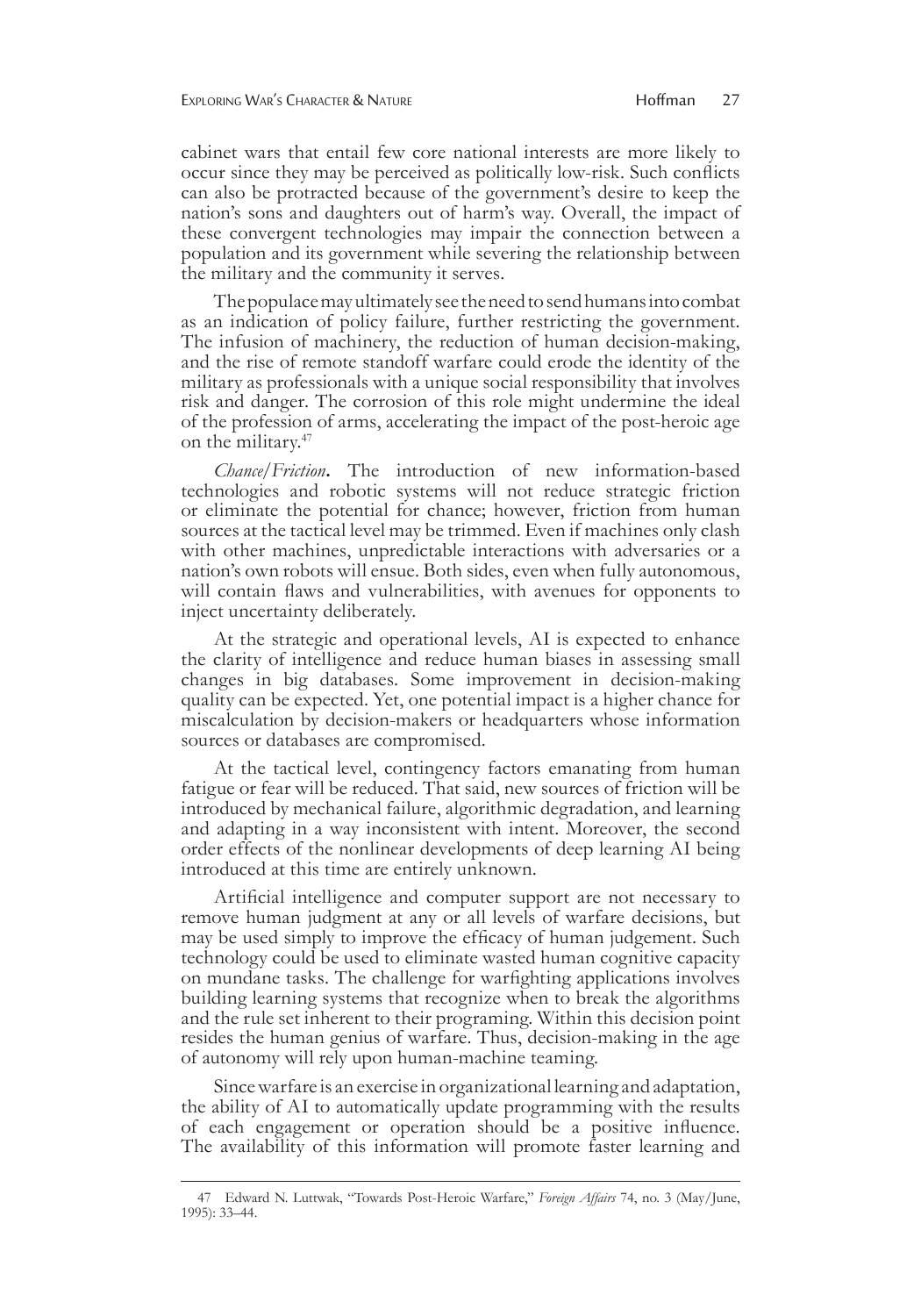dissemination of experiences than existing human-based methods. Thus, if learning and adaptation are positively correlated with success in warfare, AI should help.

At the tactical level, machine learning will also support human decision-making, and begin to displace some decision-making as deep learning is introduced. As Work once pointed out, "learning machines are going to give more and more commanders *coup d'oeil*."48 Warfare will become less human-centric as it becomes more automated and autonomous. This capability can absolve commanders and their staffs from menial tasks, enabling the application of creative strengths to more critical tasks.

Another possible change may influence the Clausewitzian ideal for intuition and coup d'oeil—"the quick recognition of a truth that the mind would ordinarily miss or would perceive only after long study and reflection."49 Clausewitz observed "this type of knowledge cannot be forcibly produced by an apparatus of scientific formulas and mechanics; it can only be gained through a talent for judgment, and by the application of accurate judgment to the observation of man and matter."<sup>50</sup> Natural talent and judgment in his day were gained by exposure to actual war as well as to critical study.

In the seventh military revolution, a commander's intuitive grasp of the battlespace will be augmented, but rarely displaced entirely, by intelligence and decision support systems that are AI enabled. The natural and experientially developed coup d'oeil of the human will be replaced—or at least augmented by—a data-infused, automated, "cyber d'oeil" that supports human decision-making at all levels of warfare. This evolution will not happen overnight, and there will be instances of "artificial stupidity" along the way as AI matures. $51$ 

Those who embrace Clausewitz's description of the role of the commander and intuition will question the algorithms' ability to respond to creativity and to override the rules.<sup>52</sup> Or, probably more important, they will consider how AI will help senior commanders create new rules, especially in relation to new circumstances in the evolution of warfare.<sup>53</sup>

Clausewitz argued a military commander could gain talent "through the medium of reflection, study and thought" without experiential learning.<sup>54</sup> Will deep learning programs now provide that rapid recognition, that discernment of truth, and augment deep study and reflection? While Clausewitz emphasized many attributes determination, courage, and presence of mind—the one he prized the most for a commander was combat experience. Does a deep learning program substitute for seasoning and experience?<sup>55</sup>

<sup>48</sup> Work, quoted in Freedberg, "War without Fear."

<sup>49</sup> Clausewitz, *On War*, 102.

<sup>50</sup>Carl von Clausewitz, *On War*, ed. Beatrice Heuser (Oxford: Oxford University Press, 2007), 97.

<sup>51</sup>Sydney J. Freedberg Jr., "Artificial Stupidity: Learning To Trust Artificial Intelligence (Sometimes)," *Breaking Defense*, July 5, 2017.

<sup>52</sup> Clausewitz, *On War*, 136.

<sup>53</sup> Echevarria, *Clausewitz and Contemporary War*, 119.

<sup>54</sup> Clausewitz, *On War*, 146.

<sup>55</sup> Clausewitz, *On War*, 122.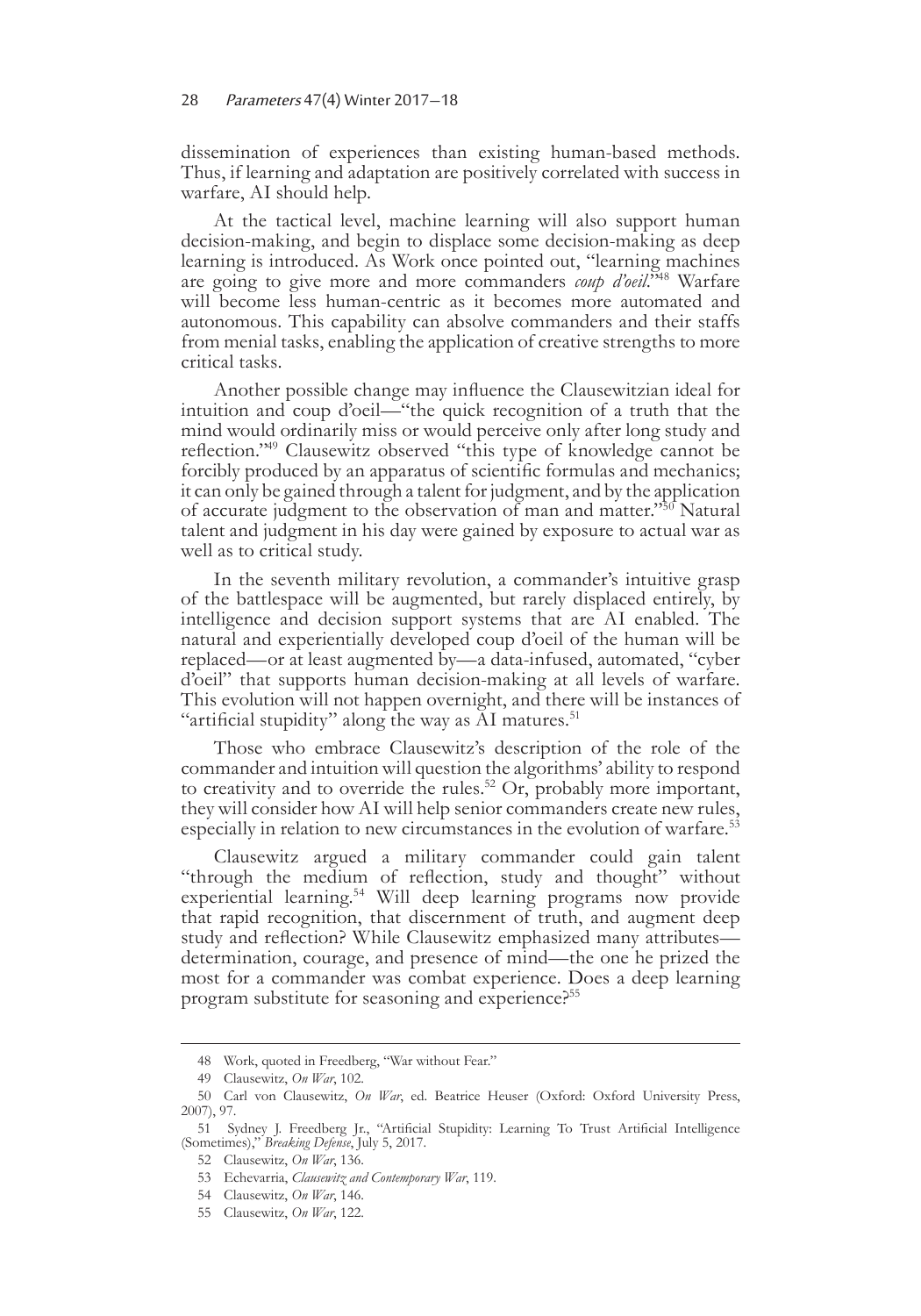*Reason/Political Direction*. At the strategic level, politics will remain the womb in which war develops.<sup>56</sup> Unmanned precision strike platforms may lessen the human and domestic political costs of going to war, and make it easier for leaders to go to war. As Chris Coker has noted, political leaders may "become so intoxicated by the idea of precise, risk-free warfare that we believe what we want to believe."57 We can expect decision-making to be perhaps more challenged by the blurring modes of warfare and the speed of events. Cyber and hypersonic missile attacks will compress decision-making time lines for both strategic and operational leaders. In such situations, the necessity for preplanned delegation and engagement authorities is clear.

Analysts have for several decades been aware that the role of human decision-making will be increasingly challenged by advanced automation and artificial intelligence.58 Years ago US Marine Corps General James E. Cartwright "predicted that 'the decision cycle of the future is not going to be minutes. . . . The decision cycle of the future is going to be microseconds."59 This sheer speed, across the critical infrastructure of both society and the armed forces, may be the most profound change forced by advanced forms of cyberwarfare.

The instantaneous decision-making implied in high-intensity operations, in cyberspace, and in the employment of missiles and unmanned vehicles moving at velocities greater than the speed of light have led to warnings about "hyperwar."<sup>60</sup> This need for speed raises important questions: does this radically accelerated decision-making take civilians and policy out of the conflict, and thus is political direction simply delegated to machines, is it weakened or entirely eliminated in the process? If so, would not the nature of war be changed, or just its conduct, because both political direction and human guidance would be weakened?

The potential for disinformation and cyberwarfare to stress traditional forms of strategic control is growing higher, and war may escalate more rapidly than in the past. Suspicions about the influence of cyberintrusion into everyday operations will breed mistrust in our most basic command systems. This doubt could also permeate civil society if future adversaries attack banks, air traffic control systems, hospital records, and civilian targets. Even if directed only at government targets, the loss of accurate information could breed instability in times of crisis.<sup>61</sup>

Clausewitz provides an "intellectual armory" of analytical weapons, especially his wondrously useful trinity, to examine the dynamics of war.<sup>62</sup> Looking at the foregoing discussion, the character of warfare will clearly change, and these changes could significantly influence the Clausewitzian elements that frame our understanding of war's nature.

<sup>56</sup> Clausewitz, *On War*, 149.

<sup>57</sup>Christopher Coker, *Humane Warfare* (London: Routledge, 2001), 150.

<sup>58</sup>Thomas K. Adams, "Future Warfare and the Decline of Human Decisionmaking," *Parameters* 41, no. 4 (Winter 2011–12): 7–19.

<sup>59</sup>Quoted in Peter W. Singer, "Tactical Generals: Leaders, Technology, and the Perils," *Brookings Institution*, July 7, 2009.

<sup>60</sup> John R. Allen and Amir Husain, "On Hyperwar," *Proceedings* 143, no. 7 (July 2017): 30–37.

<sup>61</sup>David C. Gompert and Martin Libicki, "Cyber Warfare and Sino-American Crisis Instability," *Survival* 4, no. 56 (Summer 2014): 7–22.

<sup>62</sup>Peter Paret, *Clausewitz and the State: The Man, His Theories, and His Times* (Princeton, NJ: Princeton University Press, 1985), 5.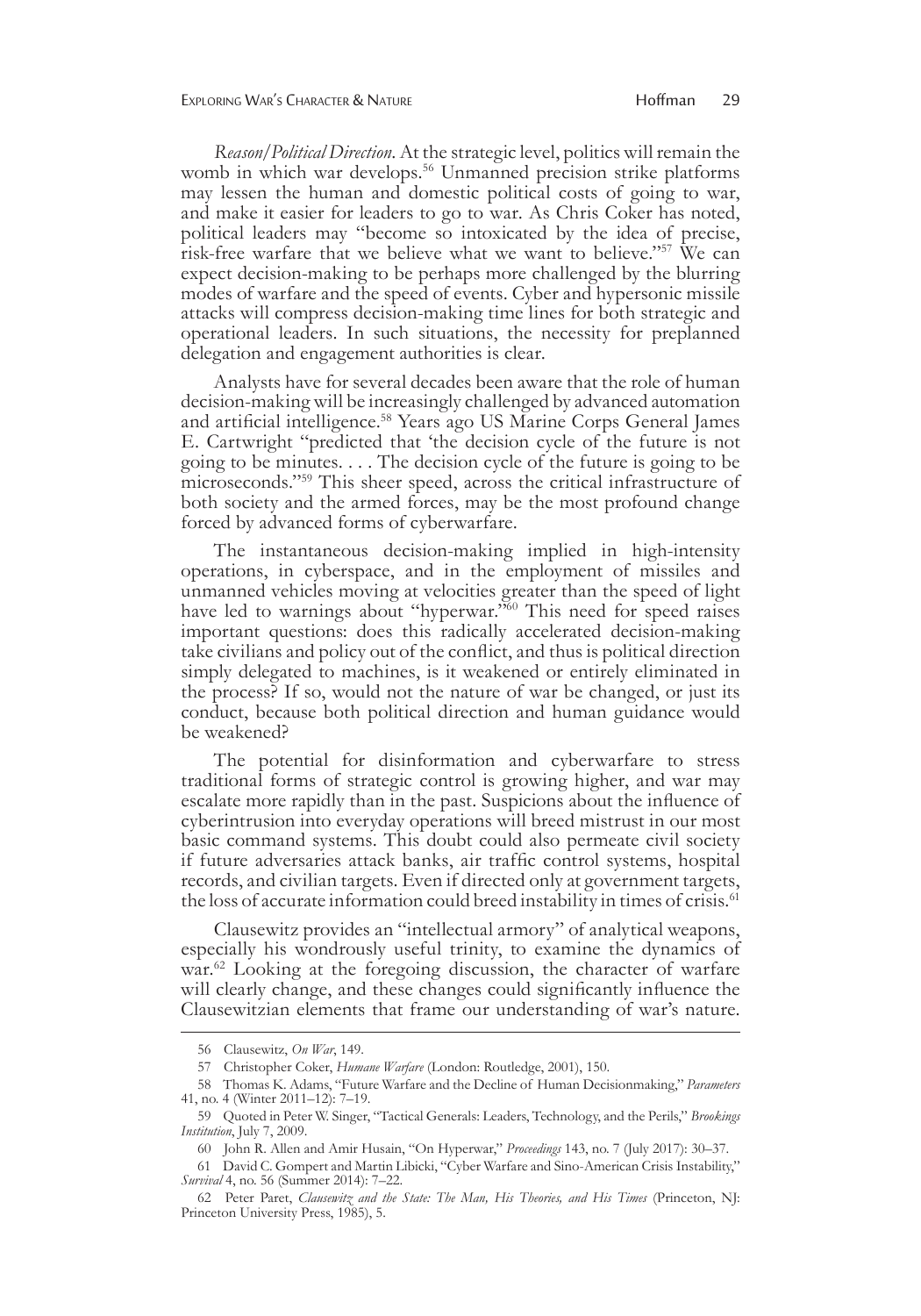But to benefit from Clausewitz's trinity, we should appreciate its existence in a state of tension not equilibrium.<sup>63</sup>

| Strategic                                                                         | <b>Tactical</b>                                                                  |  |  |
|-----------------------------------------------------------------------------------|----------------------------------------------------------------------------------|--|--|
| Reason/Direction                                                                  |                                                                                  |  |  |
| Speed for decisions may increase to                                               | Tactical defensive systems                                                       |  |  |
| compress cycles.                                                                  | respond in critical time                                                         |  |  |
| Conflict initiation increases possible<br>with perceived low costs.               | periods, displacing human<br>decisions to initiate warfare.                      |  |  |
| Cyber disinformation possibilities<br>greater with increased opportunities.       | Technology possibly makes<br>more rational decisions with<br>less"human" genius. |  |  |
| Political subordination may degrade if<br>self-learning robots act independently. |                                                                                  |  |  |
| Chance/Genius                                                                     |                                                                                  |  |  |
| Inherent nature retained as machines                                              | Contingency factors                                                              |  |  |
| clash and unknowingly interact                                                    | emanating from human                                                             |  |  |
| with adversaries.                                                                 | fatigue or fear will                                                             |  |  |
| Miscalculation potential increased                                                | be reduced.                                                                      |  |  |
| for decision-makers unprepared for                                                | Algorithms and machine                                                           |  |  |
| high-speed decision-making.                                                       | learning will reduce the                                                         |  |  |
| Clear intelligence possible with reduced                                          | need for humans' tactical                                                        |  |  |
| human biases.                                                                     | decision-making.                                                                 |  |  |
| Passion/Enmity                                                                    |                                                                                  |  |  |
| Passions exploited by cyberbots and                                               | Civic engagement may                                                             |  |  |
| social media strategies suppress or                                               | decrease if robotic forces are                                                   |  |  |
| manipulate populations.                                                           | winning or losing in battle.                                                     |  |  |
| Media shaped by AI becomes more                                                   | Long wars become easier                                                          |  |  |
| potent, frequent, and diverse.                                                    | to sustain if there are fewer                                                    |  |  |
| Postheroic warfare syndrome cases rise.                                           | human casualties.                                                                |  |  |

Table 2. Summary of How Autonomy Impacts the Nature of War

To sum up this discussion, autonomy will change the nature of war in several ways. First, it could weaken the role of political direction by forcing response delegation to lower echelons for faster forms of attack. Autonomy can lessen the ability of governments to gain the support and legitimacy of their populations, while making it easier for foreign governments to manipulate their adversary's populations. More significantly, deep-learning forms of AI will augment the intuition and judgment of experienced commanders. At the same time, automated

<sup>63</sup>Rob Johnson, "The Changing Character of 'Liberal' War" (paper, Liberal Way of War Conference, University of Reading, Reading, Berkshire, United Kingdom, July 2012).